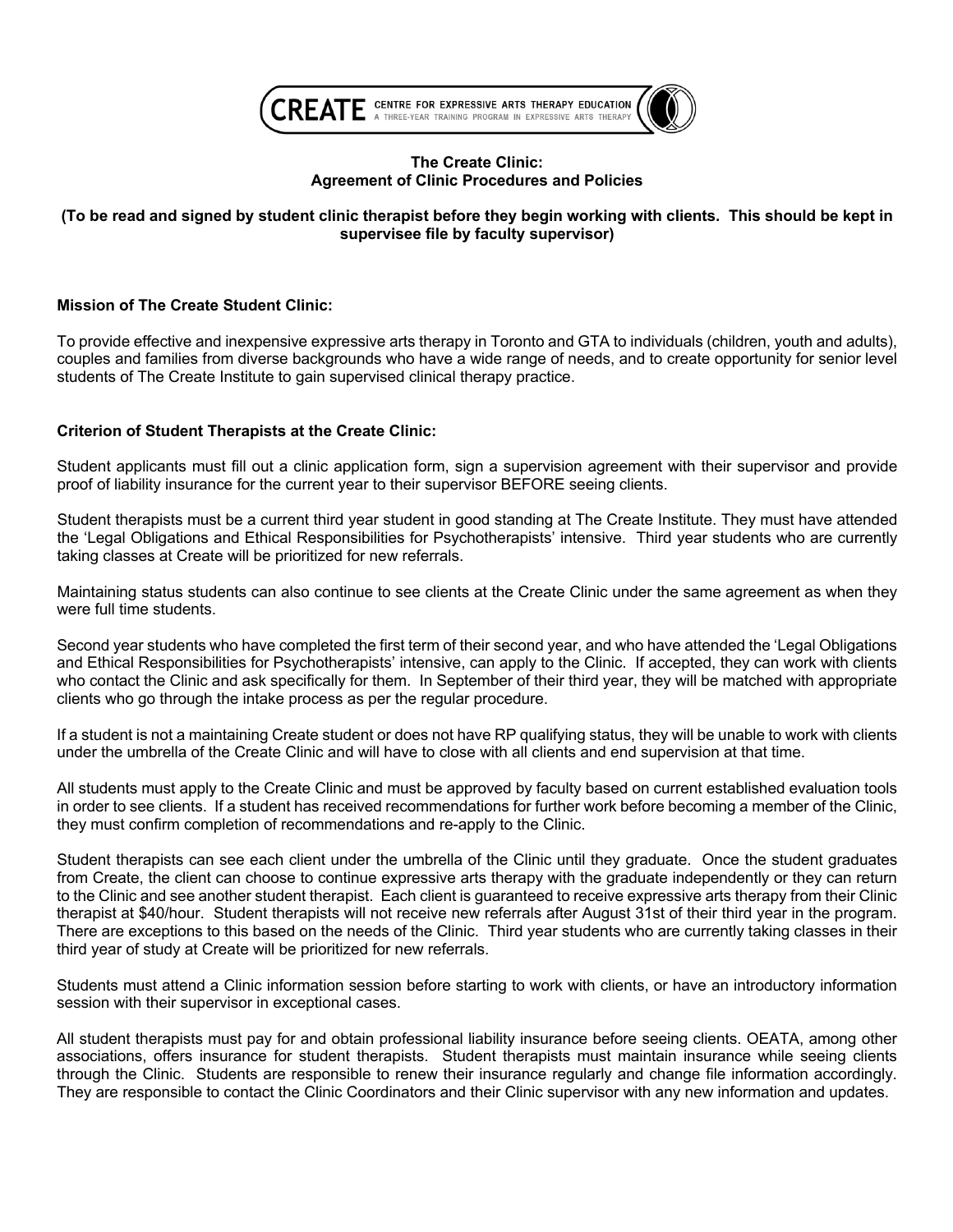Student Therapists must comply with Code of Ethics of the CRPO and strictly follow confidentiality responsibilities, including use of social media, internet and text communication.

Students are required to follow emergency protocols when/if a client becomes high risk under their care. They should consult with their supervisor immediately after they follow through with procedures and laws based on the individual context if they are concerned with safety of client.

Student therapists must read the 'Safety Planning and Risk Assessment Information' documents and talk to their supervisor about these guidelines.

Students must read and confirm understanding of The Create Clinic Agreement of Procedures and Policies and adhere to the standards of The Create Institute.

Students must agree that Clinic Coordinators of the Clinic can place or remove students of The Create Institute training program on a list of approved Create Clinic student therapists, and Clinic Coordinators have the right to require, at any time, a review of the practices of those therapists.

Hours with a student therapist at the Create Clinic do not count as therapy hours if that client decides to join the Create Institute three-year program (under regular circumstances) as the hours are not considered to be with a therapist who has completed a full therapy program.

After September 1<sup>st</sup>, if you have student status or maintaining student status– you can continue to work with any current or new Create Clinic clients if they specifically ask to work with you in the intake. You must refer to yourself in all marketing platforms as a *student therapist in training* until you have status with the CRPO.

### **Clinic Procedures:**

A Clinic Intake Coordinator will have a phone consultation with the potential clinic client in order to provide information about the Create clinic, assess suitability for therapy through the Clinic, assess risk level and assess whether virtual therapy is appropriate.

The Intake Coordinator will assign a student therapist to clients based on appropriate match from the list of student clinic members. Intake Coordinator will consider client requests for a specific student therapist, but many factors will be considered when placing clients in order to provide the most effective service to clients.

Specific therapist requests made by clients during the intake process will be taken seriously into consideration but not guaranteed.

Intake Coordinator will notify the student therapist and give them the client contact information. The student will contact the client directly and set up their first session in a location of their choice (The Create Institute studio space or another location approved by their supervisor).

Student therapists are encouraged to contact client in 2-3 days after they receive client information from Clinic Coordinators. If they are unable to make contact with the client within a week, they must let the Clinic Coordinators know.

All student therapists must be available for client referrals, unless they have notified the Clinic Coordinators that they are not taking clients at that time.

Student therapists will let their supervisors know when they finish a therapy contract with a client and perform all related closure procedures.

Student therapists will immediately update the Clinic if for any reason they will be unavailable for client referral or returning a client call within 48 hours. Student therapists will advise the Clinic if they will be out of town, on vacation or unavailable to take new clients. Student therapists will update the Clinic of any changes in availability, office location, or contact information.

Student therapists who leave for more than two weeks during their year contract with a client are required to give their client emergency contact numbers and the contact information of two Registered Psychotherapists (RPs) if their clients should need it.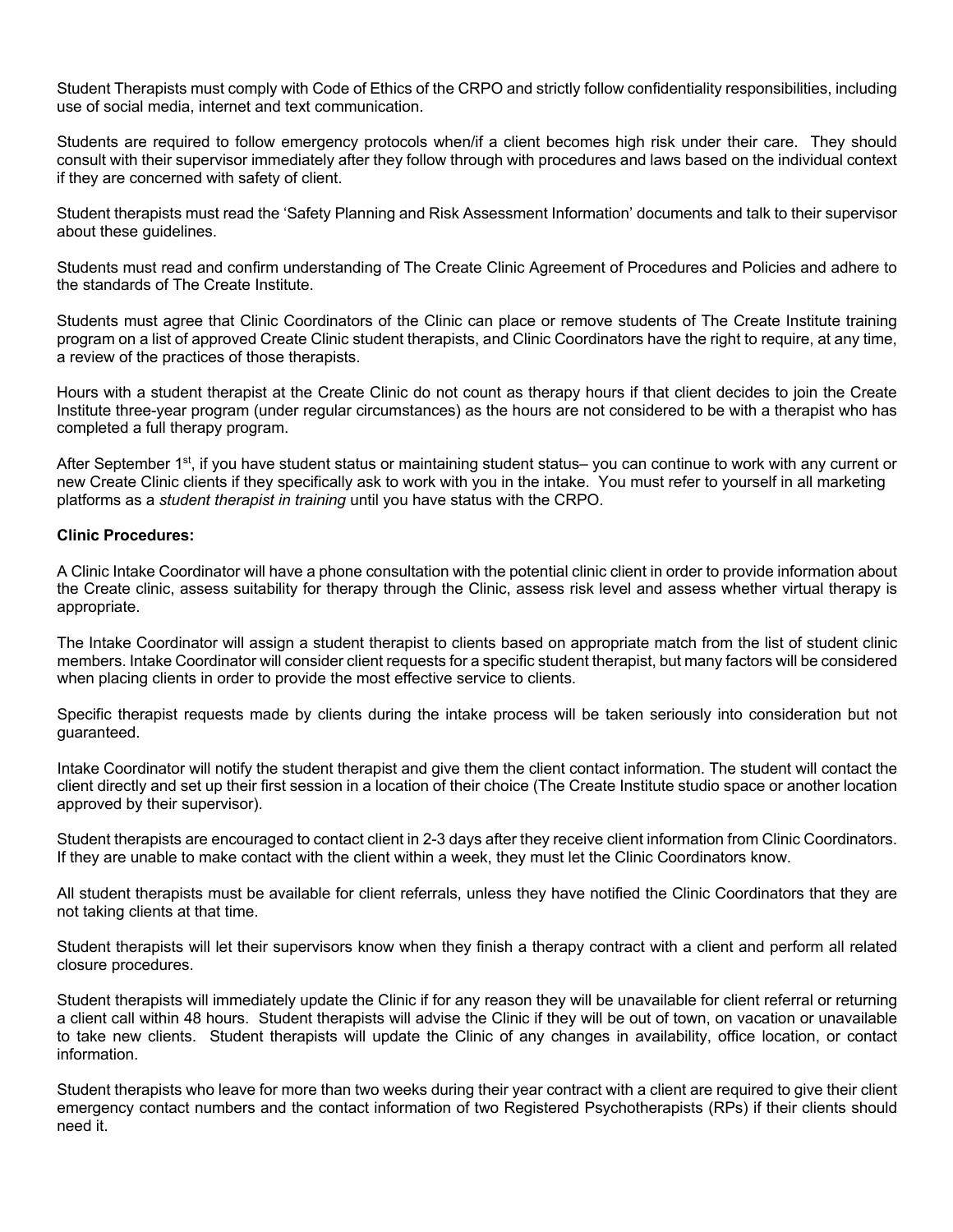Student therapists will open a file for each client and fill go over informed consent form with client in first sessions and fill out progress notes each time they see a client. Student therapists will not formally write or store files electronically. No client files will be stored at The Create institute.

Students are responsible to store client files (double locked) and will restrict transportation of files. Students are responsible to shred files according to privacy laws after the appropriate time. Student therapists are responsible to store client files according to privacy laws in Ontario. Please refer to Professional Practice Standards and Jurisprudence Manuals established by the CRPO.

Students can see clients at The Create Institute or at another private location which is insured and approved by their supervisor. Use of The Create Institute space is free to use for students' therapy sessions and must be formally booked in the approved way to avoid space conflicts.

Student therapists are to strictly follow Create Clinic hours or operation and booking system procedures and agreements. Student therapists will independently book appointments with clients. Students will independently organize and schedule all virtual appointments with clients.

Student therapists will attend one supervision session for every three clinical client sessions for the first nine sessions. After that, they will have one supervision session for every four clinical client sessions. These sessions are with a Create Clinic faculty supervisor that they are matched with. Students will consult with their supervisor on every case and comply with supervisory recommendations.

Student Clinic therapists will only work with clients who are within their range of competency. Student should consult with their supervisor regarding competency issues that come up.

All student clinic therapists are obligated to follow the Code of Ethics of The Create Institute and the Code of Ethics and Professional Practice Standards and Jurisprudence written by the College of Registered Psychotherapists of Ontario.

Individuals are not considered Create Clinic clients until they go through formal intake procedure with the Clinic Intake Coordinator.

Student therapists must refer to themselves as 'Student Therapist' or 'Student Expressive Arts Therapist in Training' with The Create Institute until they officially graduate from the Create Institute's three-year program and register to be a 'Qualifying Member' of the College of Registered Psychotherapists of Ontario.

### **For security purposes:**

### **For in-person session -**

• Choose a 'text partner' who you could communicate with when your appointment has started and ended (if you choose)

• Keep all doors (even door to the bathroom exit) locked while you are in the Create studio and if you leave the space empty while going to the washroom.

• Use the key hanging by the faculty folders to let yourself back in to the studio if you leave the space.

•Try to have a cell phone on you while you are in the Create studio with a client

• Make sure you know the security guard's phone number (located on the bulletin board in the kitchen)

# **Clinic Therapy Fees:**

The price of an individual Create Clinic session is \$40 non-negotiable (including H.S.T. when applicable) with any student therapist for the duration of one year no matter how many sessions/weeks the student therapist and client agree on. Student therapist can choose to only see a client once a week.

Student therapists approved by the Clinic Coordinator/s to provide couples/family therapy agree to charge \$50 per session (including HST when applicable) for the duration of one year no matter how many sessions/weeks the student therapist and clients agree on. Student therapist can choose to only see a couple once a week.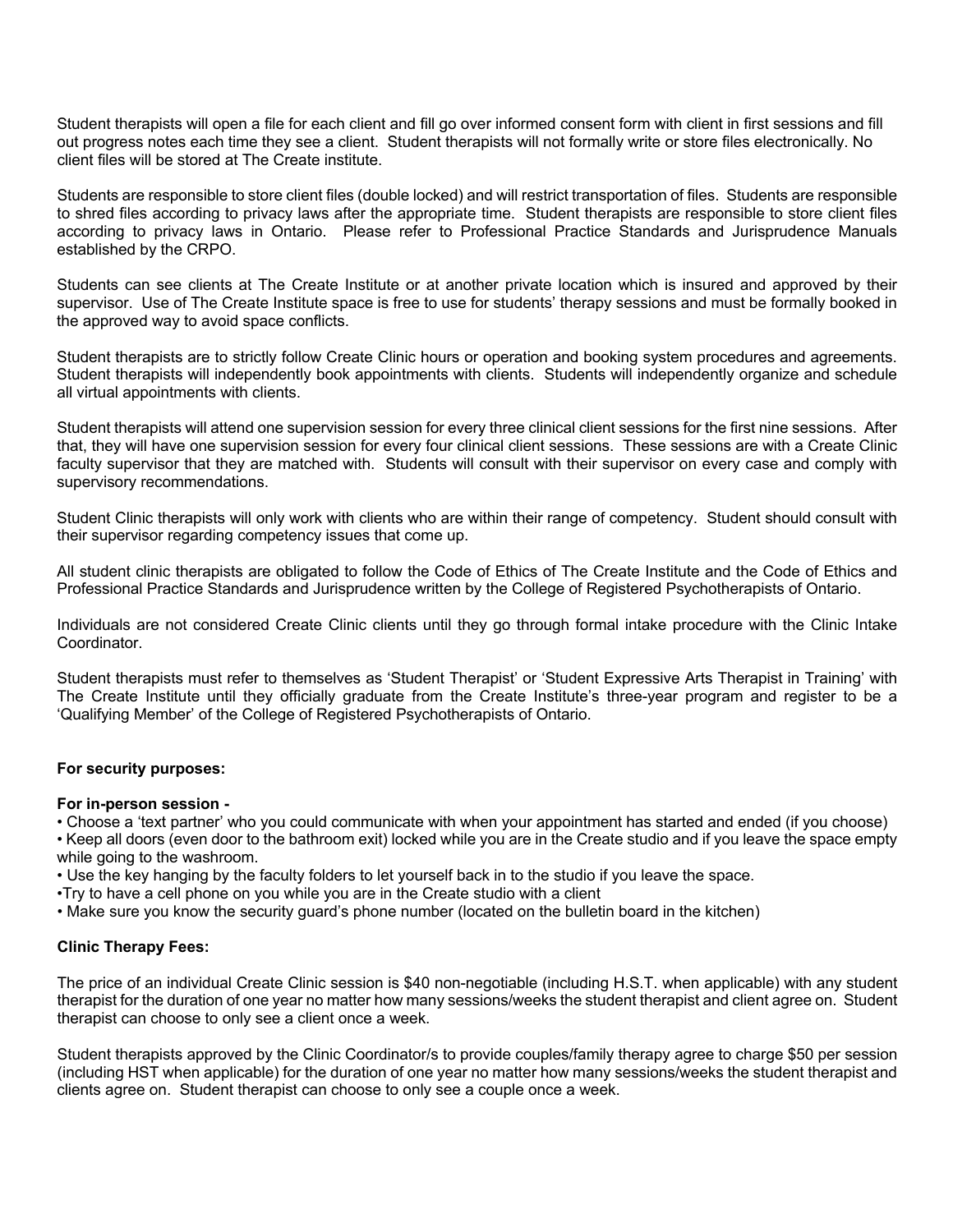For in-person sessions, client/s will pay fee directly to student therapist after each session. Student will give receipt to client for the money they receive and then attach money to second receipt that they will give to their supervisor at each supervisory session. Fees will be paid by clients by either cash or cheque.

When sessions are virtual, clients will pay by e-transfer to The Create Institute and their receipt will be sent to them electronically. When sessions are virtual, e-transfer payment is preferred immediately after each session.

### **Time Lines:**

Once the student therapist completes the three-year training period, and decides to open a private practice, they can bring their client into their private practice and negotiate a revised fee schedule with the client if desired. The student therapist could also refer the client back to the Clinic if the client prefers.

A person is no longer a Clinic client if they have not seen a student therapist for 6 months. If that client wants to be part of the Clinic again, they must go through the intake process.

If student therapist leaves the Clinic practicum before they have completed three-year training period, they will refer the client back to the Clinic to transfer to another student therapist for the same fee. Client is not obligated to continue at the Clinic.

### **Supervision:**

Supervision sessions with faculty Clinic supervisors does not require payment by student therapists.

All student therapists must have a faculty Clinic supervisor before seeing clients through the Create Clinic.

Student applicants can request two choices for faculty Clinic supervisors on their application to the Clinic. They may not get first choice as decisions for supervisors are made based on scheduling, availability etc. Create Clinic coordinators will match student therapists with supervisors based on student requests, faculty availability, schedules and equity.

Student therapists must see their supervisor for the entire duration that they are a student therapist at the Clinic. They will see their supervisor one time before seeing their first client in order to receive necessary documentation, orientation and clarification.

If a supervisee misses a scheduled appointment, they must pay \$80.00 for the session. If the student contacts their supervisee 24 hours in advance, this fee is waived. Student therapist can pay late fee directly to their supervisor.

Students will see their supervisor on a three-clinical-sessions to one supervision session ratio for their first nine client sessions. After that, they will have one supervisory session for every four client sessions.

The Create Clinic is no longer liable for client work if student does not attend supervision sessions after a period of two months.

# **Virtual Appointments**

Student therapists can work with out-of-province clients who live permanently in Canada virtually. Therapists cannot work with clients who live permanently outside of Canada.

Student therapists must go over definition of electronic Practice and virtual consent agreement.

Therapists will be following the 'Electronic Practice, Professional Practice Guide' set out by the CRPO: https://www.crpo.ca/wp-content/uploads/2019/03/FINAL-Electronic-Practice-Guideline-approved-01MAR2019.pdf

Student therapists will be using a secure video platform (DoxyMe) that states in its policies that it meets PHIPA (Personal Health Information Protection Ace 2014) requirements for privacy and confidentiality. However, student therapist can still not guarantee 100% privacy as it is possible for electronic media to be hacked or for other breaches to occur that are beyond control of therapist.

Cell phones, text, and emails also cannot be guaranteed to be completely secure or confidential, despite therapist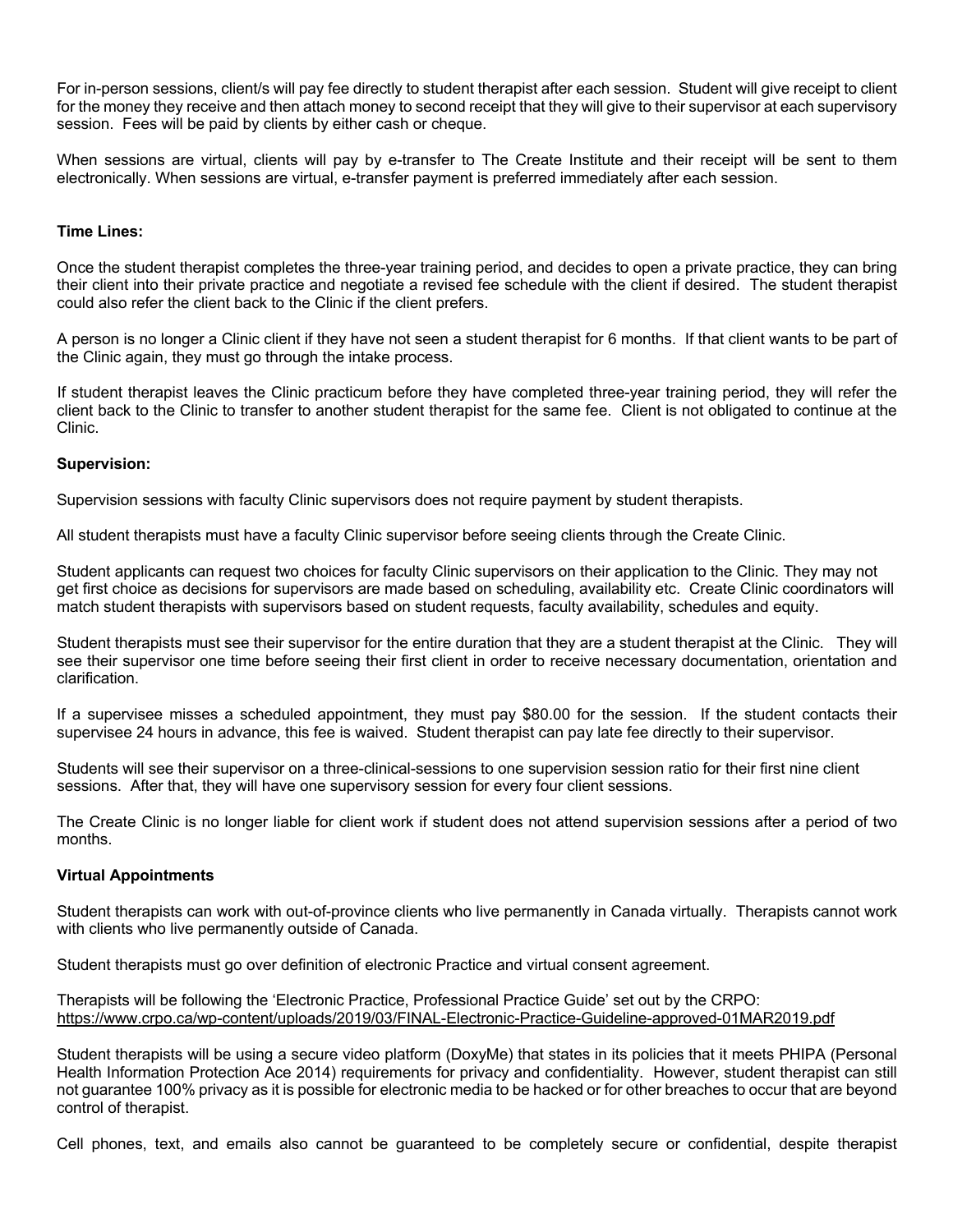compliance with PHIPA.

Student therapists use phones, text, and emails to communicate with clients about scheduling, but do not conduct therapy sessions through these media. Phone can be used for therapy when consented by client and client understands that privacy is not guaranteed. Time lines for responses will differ when using email and text and will be discussed between therapist and client.

Student therapists will conduct professional session in confidential space and support clients to be in a confidential personal space for each therapy session and to be able to use technology appropriately.

Sessions will not be recorded.

Awareness that when using email or text formats to schedule, re-schedule, or cancel sessions, there is a possibility of confusion or misunderstandings for more complex or nuanced communication.

Clients can revoke consent for virtual sessions at any time. After they revoke consent, other means of communication are discussed.

Student therapists will continue to evaluate the effectiveness of electronic platform used for therapy and continue to consider the therapeutic impact on client progress. If necessary, student therapists will engage in clinical supervision, link client to other resources etc. if therapy is deemed counter-therapeutic.

Video platform entrance will only be accessible to Client. Student therapist will send a link to the session with a password to enter.

Student therapists will be sufficiently capable of using the particular communication technology and will receive supervision for competence.

Steps to take in the event of a technology disruption or when client is in crisis will be discussed with clients

Student therapists will have liability insurance for electronic practice.

### **Overview of Our Client Complaint procedure**

### **1) Our recommendation**

It is highly recommended that if clients are experiencing difficulties in their therapy or with the therapeutic relationship that they first attempt to talk directly to their student therapist (if possible or desired). Challenges and direct relational repair are often positive therapeutic opportunities for clients and learning opportunities for student therapists.

a) The Create Clinic does have a complaint procedure that is in effect. Clients may bring a written formal complaint to the attention of the Create Clinic Complaints Committee (made up of one Create Clinic supervisor (who is not the supervisor of the student therapist), one other Create Institute faculty member, one Create Institute board member, and one external member of the community. At the time of the complaint the committees will be formed using this template.

b) An interview with the complainant and the student therapist will take place and a report will be submitted to the Create Clinic Complaint Committee. Client records may be reviewed and additional consultation may be required. All deliberations are confidential.

c) A hearing in which all parties are present may be required. Clinic complaint Committee findings will be communicated to the client and practitioner in writing. All proceedings will be carried out in a timely fashion.

### **2) Disciplinary Action**

Disciplinary action may include one or more of, but are not limited to, the following: exoneration; facilitated dialogue to